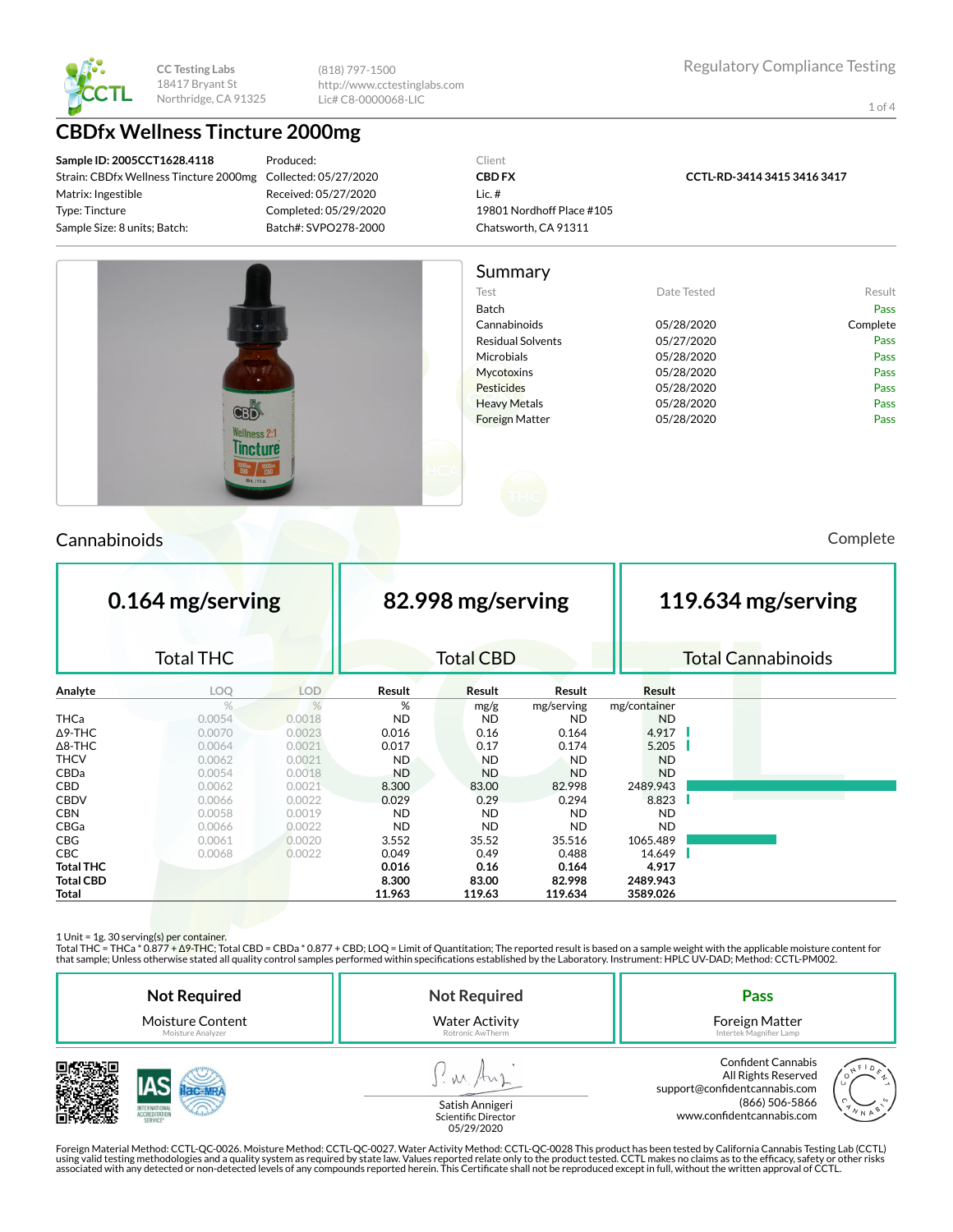

(818) 797-1500 http://www.cctestinglabs.com Lic# C8-0000068-LIC

2 of 4

## **CBDfx Wellness Tincture 2000mg**

| Sample ID: 2005CCT1628.4118                                  | Produced:             | Client                    |                             |
|--------------------------------------------------------------|-----------------------|---------------------------|-----------------------------|
| Strain: CBDfx Wellness Tincture 2000mg Collected: 05/27/2020 |                       | <b>CBD FX</b>             | CCTL-RD-3414 3415 3416 3417 |
| Matrix: Ingestible                                           | Received: 05/27/2020  | Lic. $#$                  |                             |
| Type: Tincture                                               | Completed: 05/29/2020 | 19801 Nordhoff Place #105 |                             |
| Sample Size: 8 units; Batch:                                 | Batch#: SVPO278-2000  | Chatsworth, CA 91311      |                             |

#### Pesticides **Passage Contract Contract Contract Contract Contract Contract Contract Contract Contract Contract Contract Contract Contract Contract Contract Contract Contract Contract Contract Contract Contract Contract Cont**

| Analyte             | <b>LOD</b> | LOO       | Limit          | Mass      | <b>Status</b> | Analyte                 | LOD       | LOO       | Limit          | Mass      | <b>Status</b> |
|---------------------|------------|-----------|----------------|-----------|---------------|-------------------------|-----------|-----------|----------------|-----------|---------------|
|                     | $\mu$ g/g  | $\mu$ g/g | $\mu$ g/g      | $\mu$ g/g |               |                         | $\mu$ g/g | $\mu$ g/g | $\mu$ g/g      | $\mu$ g/g |               |
| Abamectin           | 0.04       | 0.078     | 0.3            | <b>ND</b> | Pass          | Fludioxonil             | 0.02      | 0.078     | 30             | <b>ND</b> | Pass          |
| Acephate            | 0.005      | 0.078     | 5              | <b>ND</b> | Pass          | Hexythiazox             | 0.005     | 0.078     | 2              | <b>ND</b> | Pass          |
| Acequinocyl         | 0.04       | 0.078     | 4              | <b>ND</b> | Pass          | Imazalil                | 0.005     | 0.078     | 0.005          | <b>ND</b> | Pass          |
| Acetamiprid         | 0.005      | 0.078     | 5              | <b>ND</b> | Pass          | Imidacloprid            | 0.005     | 0.078     | 3              | <b>ND</b> | Pass          |
| Aldicarb            | 0.005      | 0.078     | 0.005          | <b>ND</b> | Pass          | <b>Kresoxim Methyl</b>  | 0.005     | 0.078     | 1              | <b>ND</b> | Pass          |
| Azoxystrobin        | 0.02       | 0.078     | 40             | <b>ND</b> | Pass          | Malathion               | 0.039     | 0.078     | 5              | <b>ND</b> | Pass          |
| <b>Bifenazate</b>   | 0.005      | 0.078     | 5              | <b>ND</b> | Pass          | Metalaxyl               | 0.005     | 0.078     | 15             | <b>ND</b> | Pass          |
| <b>Bifenthrin</b>   | 0.01       | 0.078     | 0.5            | <b>ND</b> | Pass          | Methiocarb              | 0.005     | 0.078     | 0.005          | <b>ND</b> | Pass          |
| <b>Boscalid</b>     | 0.005      | 0.078     | 10             | <b>ND</b> | Pass          | Methomyl                | 0.005     | 0.078     | 0.1            | <b>ND</b> | Pass          |
| Captan              | 0.3        | 0.4       | 5              | <b>ND</b> | Pass          | Mevinphos               | 0.005     | 0.078     | 0.005          | <b>ND</b> | Pass          |
| Carbaryl            | 0.005      | 0.078     | 0.5            | <b>ND</b> | Pass          | Myclobutanil            | 0.005     | 0.078     | 9              | <b>ND</b> | Pass          |
| Carbofuran          | 0.005      | 0.078     | 0.005          | <b>ND</b> | Pass          | Naled                   | 0.005     | 0.078     | 0.5            | <b>ND</b> | Pass          |
| Chlorantraniliprole | 0.005      | 0.078     | 40             | <b>ND</b> | Pass          | Oxamyl                  | 0.005     | 0.078     | 0.2            | <b>ND</b> | Pass          |
| Chlordane           | 0.005      | 0.078     | 0.005          | <b>ND</b> | Pass          | Paclobutrazol           | 0.005     | 0.078     | 0.005          | <b>ND</b> | Pass          |
| Chlorfenapyr        | 0.01       | 0.078     | 0.01           | <b>ND</b> | Pass          | Parathion Methyl        | 0.02      | 0.078     | 0.02           | <b>ND</b> | Pass          |
| Chlorpyrifos        | 0.02       | 0.078     | 0.02           | <b>ND</b> | Pass          | Pentachloronitrobenzene | 0.005     | 0.078     | 0.2            | <b>ND</b> | Pass          |
| Clofentezine        | 0.005      | 0.078     | 0.5            | <b>ND</b> | Pass          | Permethrin              | 0.02      | 0.078     | 20             | <b>ND</b> | Pass          |
| Coumaphos           | 0.01       | 0.078     | 0.01           | <b>ND</b> | Pass          | Phosmet                 | 0.005     | 0.078     | 0.2            | <b>ND</b> | Pass          |
| Cyfluthrin          | 0.3        | 0.6       | 1              | <b>ND</b> | Pass          | Piperonyl Butoxide      | 0.005     | 0.078     | 8              | <b>ND</b> | Pass          |
| Cypermethrin        | 0.15       | 0.3       | $\mathbf 1$    | <b>ND</b> | Pass          | Prallethrin             | 0.03      | 0.078     | 0.4            | <b>ND</b> | Pass          |
| Daminozide          | 0.036      | 0.078     | 0.036          | <b>ND</b> | Pass          | Propiconazole           | 0.005     | 0.078     | 20             | <b>ND</b> | Pass          |
| Diazinon            | 0.005      | 0.078     | 0.2            | <b>ND</b> | Pass          | Propoxur                | 0.005     | 0.078     | 0.005          | <b>ND</b> | Pass          |
| <b>Dichlorvos</b>   | 0.039      | 0.078     | 0.039          | <b>ND</b> | Pass          | Pyrethrins              | 0.05      | 0.1       | 1              | <b>ND</b> | Pass          |
| Dimethoate          | 0.005      | 0.078     | 0.005          | <b>ND</b> | Pass          | Pyridaben               | 0.005     | 0.078     | 3              | <b>ND</b> | Pass          |
| Dimethomorph        | 0.078      | 0.313     | 20             | <b>ND</b> | Pass          | Spinetoram              | 0.005     | 0.078     | 3              | <b>ND</b> | Pass          |
| Ethoprophos         | 0.005      | 0.078     | 0.005          | <b>ND</b> | Pass          | Spinosad                | 0.005     | 0.078     | 3              | <b>ND</b> | Pass          |
| Etofenprox          | 0.005      | 0.078     | 0.005          | <b>ND</b> | Pass          | Spiromesifen            | 0.005     | 0.078     | 12             | <b>ND</b> | Pass          |
| Etoxazole           | 0.005      | 0.078     | 1.5            | <b>ND</b> | Pass          | Spirotetramat           | 0.005     | 0.078     | 13             | <b>ND</b> | Pass          |
| Fenhexamid          | 0.015      | 0.078     | 10             | <b>ND</b> | Pass          | Spiroxamine             | 0.005     | 0.078     | 0.005          | <b>ND</b> | Pass          |
| Fenoxycarb          | 0.005      | 0.078     | 0.005          | <b>ND</b> | Pass          | Tebuconazole            | 0.005     | 0.078     | $\overline{2}$ | <b>ND</b> | Pass          |
| Fenpyroximate       | 0.005      | 0.078     | $\overline{2}$ | <b>ND</b> | Pass          | Thiacloprid             | 0.005     | 0.078     | 0.005          | <b>ND</b> | Pass          |
| Fipronil            | 0.005      | 0.078     | 0.005          | <b>ND</b> | Pass          | Thiamethoxam            | 0.005     | 0.078     | 4.5            | <b>ND</b> | Pass          |
| Flonicamid          | 0.005      | 0.078     | $\overline{2}$ | <b>ND</b> | Pass          | Trifloxystrobin         | 0.005     | 0.078     | 30             | <b>ND</b> | Pass          |

Date Tested: 05/28/2020

LOQ = Limit of Quantitation; Unless otherwise stated all quality control samples performed within specifications established by the Laboratory. Instrument: LC/MS, GC/MS;<br>Method: CCTL-PM020 (LC/MS), CCTL-PM030 (GC/MS).



**W** 

Confident Cannabis All Rights Reserved support@confidentcannabis.com (866) 506-5866 www.confidentcannabis.com



Satish Annigeri Scientific Director 05/29/2020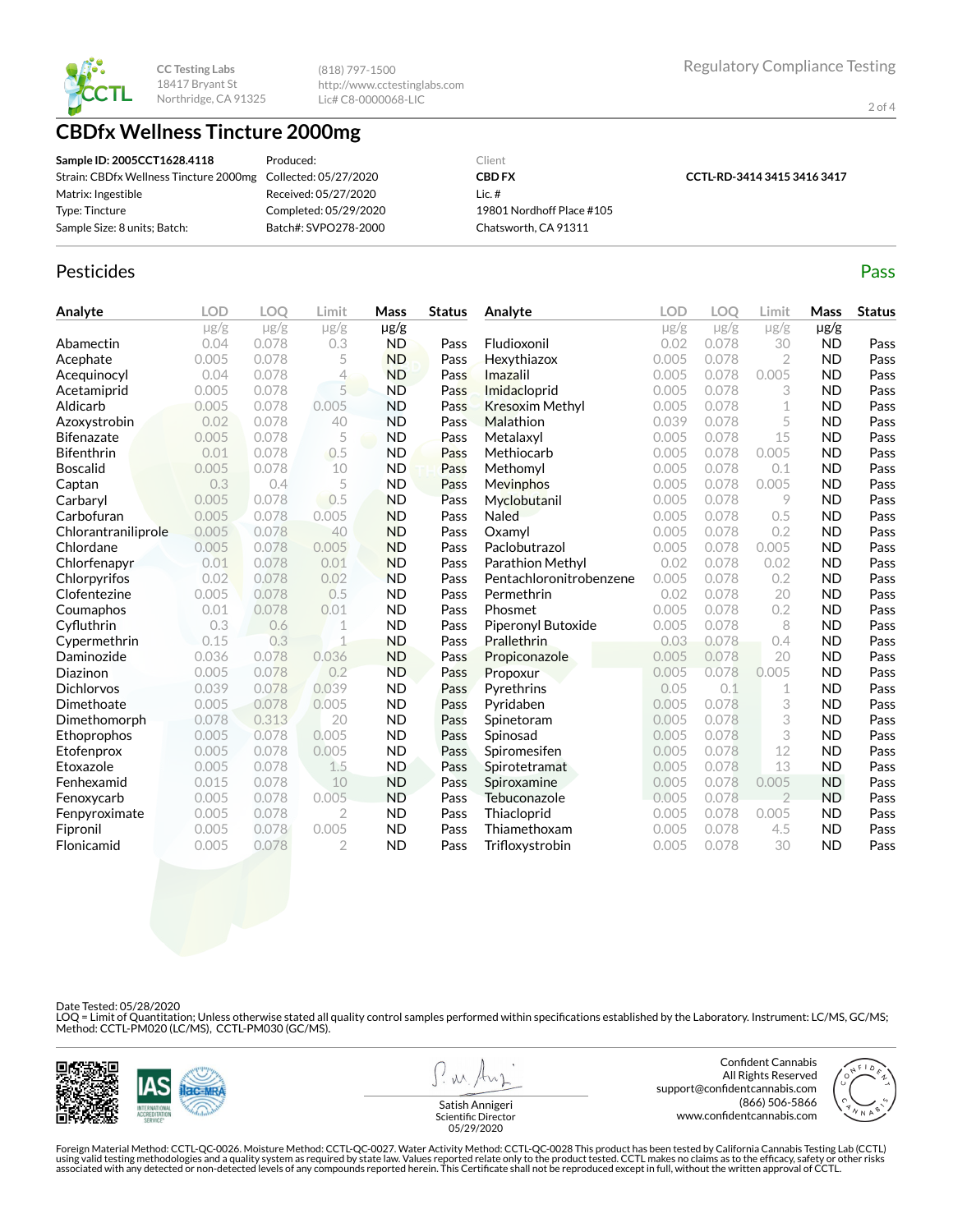

(818) 797-1500 http://www.cctestinglabs.com Lic# C8-0000068-LIC

3 of 4

# **CBDfx Wellness Tincture 2000mg**

| Sample ID: 2005CCT1628.4118                                  | Produced:             | Client                    |                             |
|--------------------------------------------------------------|-----------------------|---------------------------|-----------------------------|
| Strain: CBDfx Wellness Tincture 2000mg Collected: 05/27/2020 |                       | <b>CBD FX</b>             | CCTL-RD-3414 3415 3416 3417 |
| Matrix: Ingestible                                           | Received: 05/27/2020  | Lic.#                     |                             |
| Type: Tincture                                               | Completed: 05/29/2020 | 19801 Nordhoff Place #105 |                             |
| Sample Size: 8 units; Batch:                                 | Batch#: SVPO278-2000  | Chatsworth, CA 91311      |                             |

#### Microbials Pass

| Analyte                       | Result             | Status |
|-------------------------------|--------------------|--------|
| Shiga toxin-producing E. Coli | Not Detected in 1g | Pass   |
| Salmonella SPP                | Not Detected in 1g | Pass   |



Date Tested: 05/28/2020

TNTC = Too Numerous to Count; Unless otherwise stated all quality control samples performed within specifications established by the Laboratory. Instrument: qPCR;<br>Method: CCTL-QC-0010, CCTL-QC-0011, CCTL-QC-0012.

| <b>Mycotoxins</b> |        |        |       |              | Pass          |
|-------------------|--------|--------|-------|--------------|---------------|
| Analyte           | LOD    | LOC    | Limit | <b>Units</b> | <b>Status</b> |
|                   | µg/kg  | µg/kg  | µg/kg | µg/kg        |               |
| <b>B1</b>         | 0.0049 | 0.0098 | 20    | <b>ND</b>    | Pass          |
| B <sub>2</sub>    | 0.0049 | 0.0098 |       | ΝD           | Pass          |

|                         | µg/kg  | µg/kg  | µg/kg | µg/kg     |      |
|-------------------------|--------|--------|-------|-----------|------|
| <b>B1</b>               | 0.0049 | 0.0098 | 20    | <b>ND</b> | Pass |
| <b>B2</b>               | 0.0049 | 0.0098 | 20    | <b>ND</b> | Pass |
| G <sub>1</sub>          | 0.0049 | 0.0098 | 20    | <b>ND</b> | Pass |
| G <sub>2</sub>          | 0.0049 | 0.0098 | 20    | <b>ND</b> | Pass |
| <b>Total Aflatoxins</b> | 0.0049 | 0.0098 | 20    | <b>ND</b> | Pass |
| Ochratoxin A            | 0.0049 | 0.039  | 20    | <b>ND</b> | Pass |

#### Date Tested: 05/28/2020

LOQ = Limit of Quantitation; Unless otherwise stated all quality control samples performed within specifications established by the Laboratory. Instrument: LC/MS; Method:<br>CCTL-PM020.

| <b>Heavy Metals</b> |             |            |           |              | <b>Pass</b>   |
|---------------------|-------------|------------|-----------|--------------|---------------|
| Analyte             | <b>LOD</b>  | LOQ.       | Limit     | <b>Units</b> | <b>Status</b> |
|                     | $\mu$ g/g   | $\mu$ g/g  | $\mu$ g/g | $\mu$ g/g    |               |
| Arsenic             | 0.0000218   | 0.00006606 | 1.5       | 0.002348136  | Pass          |
| Cadmium             | 0.000008009 | 0.00002427 | 0.5       | 0.000151487  | Pass          |
| Lead                | 0.000004141 | 0.00001255 | $0.5\,$   | 0.011037062  | Pass          |
| Mercury             | 0.000002323 | 0.00000704 |           | 0.000294764  | Pass          |

Date Tested: 05/28/2020

LOQ = Limit of Quantitation; Unless otherwise stated all quality control samples performed within specifications established by the Laboratory. Instrument: ICP-MS; Method: CCTL-PM005.



 $M$ 

Confident Cannabis All Rights Reserved support@confidentcannabis.com (866) 506-5866 www.confidentcannabis.com



Satish Annigeri Scientific Director 05/29/2020